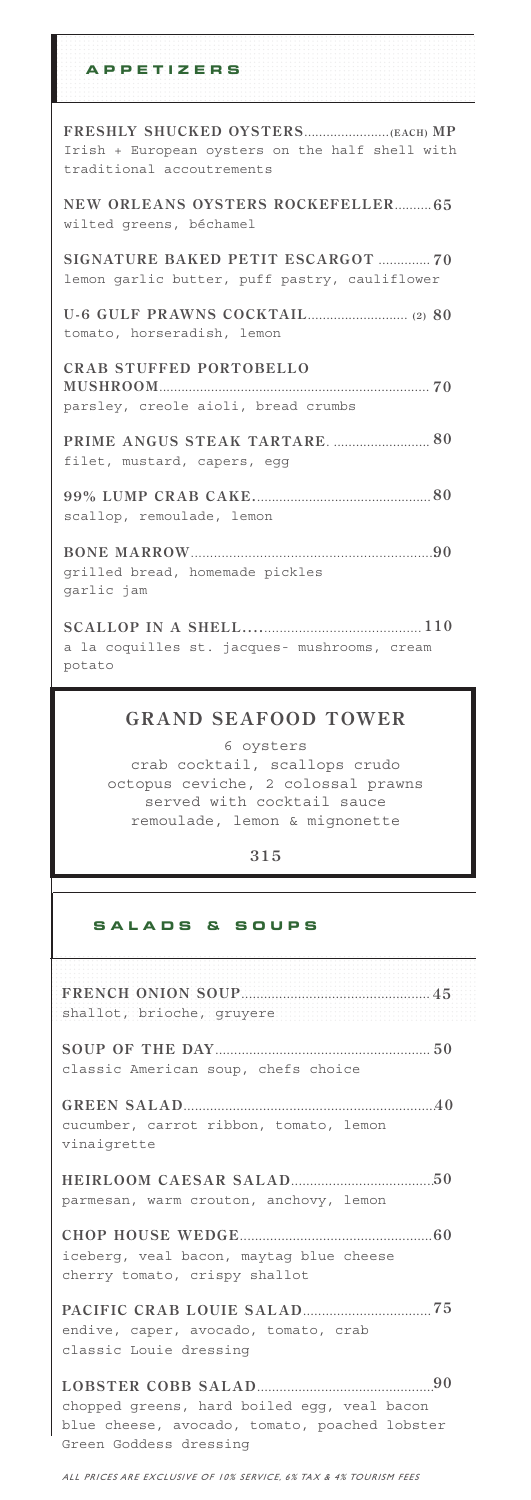|  |  |  |  |  | .     |  |                |   |   |  |
|--|--|--|--|--|-------|--|----------------|---|---|--|
|  |  |  |  |  | .     |  |                |   |   |  |
|  |  |  |  |  | .     |  |                |   |   |  |
|  |  |  |  |  |       |  |                |   |   |  |
|  |  |  |  |  | MAINS |  |                |   |   |  |
|  |  |  |  |  | .     |  | <b>COLLEGE</b> | ٠ | _ |  |
|  |  |  |  |  |       |  |                |   |   |  |
|  |  |  |  |  | .     |  |                |   |   |  |
|  |  |  |  |  | .     |  |                |   |   |  |
|  |  |  |  |  | .     |  |                |   |   |  |

| rosemary garlic gravy, turned potatoes  |
|-----------------------------------------|
| cream, mushroom, gruyere                |
| seasonal vegetable, herbs butter        |
| lemon butter, capers, vegetable         |
| brown butter, sage, asparagus, parmesan |
| signature bbg sauce, house made pickles |
| hickory smoked in house, corn bread     |

**"DOUBLE DOUBLE" CHEESEBURGER.............. 140** duck fat house ground beef, lettuce, onion, tomato, aoili, served with french fries

### **SIDES**

| CHEF'S TWICE BAKED POTATO45  |
|------------------------------|
|                              |
|                              |
|                              |
| SAUTÉED HEIRLOOM MUSHROOMS45 |
|                              |
| JUMBO STEAMED ASPARAGUS45    |
|                              |
|                              |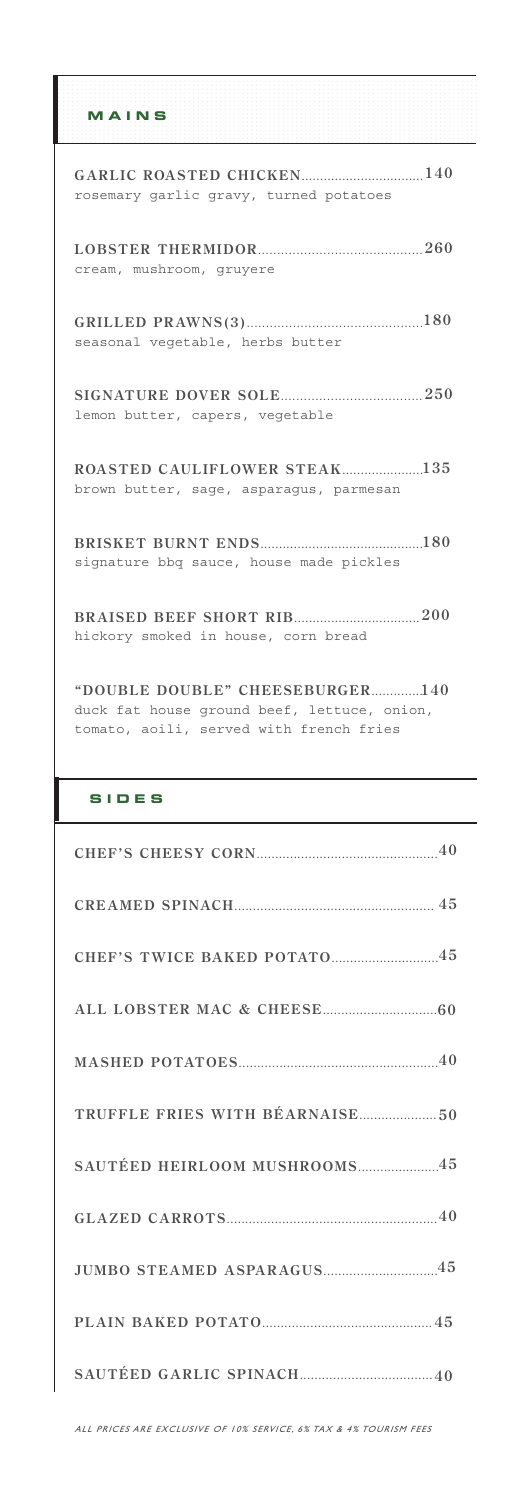|                                                                   | CHICAGO<br>BUTCHER & STILL DINNER<br>BUTCHER                                                                         |  |  |  |  |  |  |
|-------------------------------------------------------------------|----------------------------------------------------------------------------------------------------------------------|--|--|--|--|--|--|
| HEAD CHEF                                                         | EST . & . 2015<br>Marshall Doth<br>STILL                                                                             |  |  |  |  |  |  |
|                                                                   | STEAK<br><b>STEAKS &amp; CHOPS</b>                                                                                   |  |  |  |  |  |  |
| Steak Temps                                                       | Josper charcoal and grill oven for the perfect cooking bites<br>Ask for our house made dry rub on any of our steaks! |  |  |  |  |  |  |
| <b>BLUE</b><br>VERY RED, COLD CENTER                              | selection of chef's cuts, best for sharing (4+ persons)                                                              |  |  |  |  |  |  |
| RARE<br>RED, COLD CENTER                                          | <b>BUTCHER &amp; STILL SIGNATURE</b><br>21-day aged bone-in ribeye steak                                             |  |  |  |  |  |  |
| <b>MEDIUM RARE</b><br>RED, WARM CENTER                            | <b>BONE-IN SIGNATURE HOUSE FAVORITE</b>                                                                              |  |  |  |  |  |  |
| <b>MEDIUM</b><br>PINK, HOT CENTER                                 | tender cut prime angus beef<br><b>BONELESS SIGNATURE HOUSE FAVORITE</b>                                              |  |  |  |  |  |  |
| <b>MEDIUM WELL</b><br>DULL PINK, HOT CENTER                       | tender cut prime angus beef                                                                                          |  |  |  |  |  |  |
| <b>WELL DONE</b><br>NO PINK, HOT CENTER                           | BONE-IN NEW YORK STRIP   1902. 550gr. 260<br>full flavored prime cut bone-in                                         |  |  |  |  |  |  |
| Sances                                                            | boneless strip loin, center cut                                                                                      |  |  |  |  |  |  |
| <b>DEMI-GLACE</b>                                                 | Chicago style prime steak                                                                                            |  |  |  |  |  |  |
| <b>BÉARNAISE</b><br><b>BLUE CHEESE CREAM</b><br><b>PEPPERCORN</b> | PORTERHOUSE OSCAR STYLE   350z. 1000 gr. 420<br>crab cake with steamed asparagus<br>covered with béarnaise           |  |  |  |  |  |  |
| HORSERADISH CREAM                                                 | boneless filet and Omani lobster tail                                                                                |  |  |  |  |  |  |
| <b>SIGNATURE BBQ SAUCE</b><br><b>MUSHROOM CREAM</b>               | bone-in Ribeye                                                                                                       |  |  |  |  |  |  |
| <b>ENGLISH MUSTARD</b><br><b>DIJON MUSTARD</b>                    | eight rib rack                                                                                                       |  |  |  |  |  |  |
|                                                                   | <b>WE PROUDLY SERVE</b>                                                                                              |  |  |  |  |  |  |
| GRADE 5 KAGOSHIMA WAGYU                                           | <b>BEEF FROM CREEKSTONE</b><br><b>FARMS</b><br>all cuts                                                              |  |  |  |  |  |  |
| VARIOUS CUTS   90z. 255 gr.                                       | market price<br>EARM<br>hand selected by                                                                             |  |  |  |  |  |  |

**BLUE PLATE SPECIAL**

**SUNDAY - THURSDAY**

**4PM-7PM**

**75AED**

LOOKING FOR THE BEST PLACE TO HOST YOUR NEXT **PRIVATE EVENT?**

 $\overline{\mathbf{u}}$ 

 $\overline{\phantom{a}}$ 

hand selected by chef marshall

**TAKE A LOOK AT OUR** Hideaweay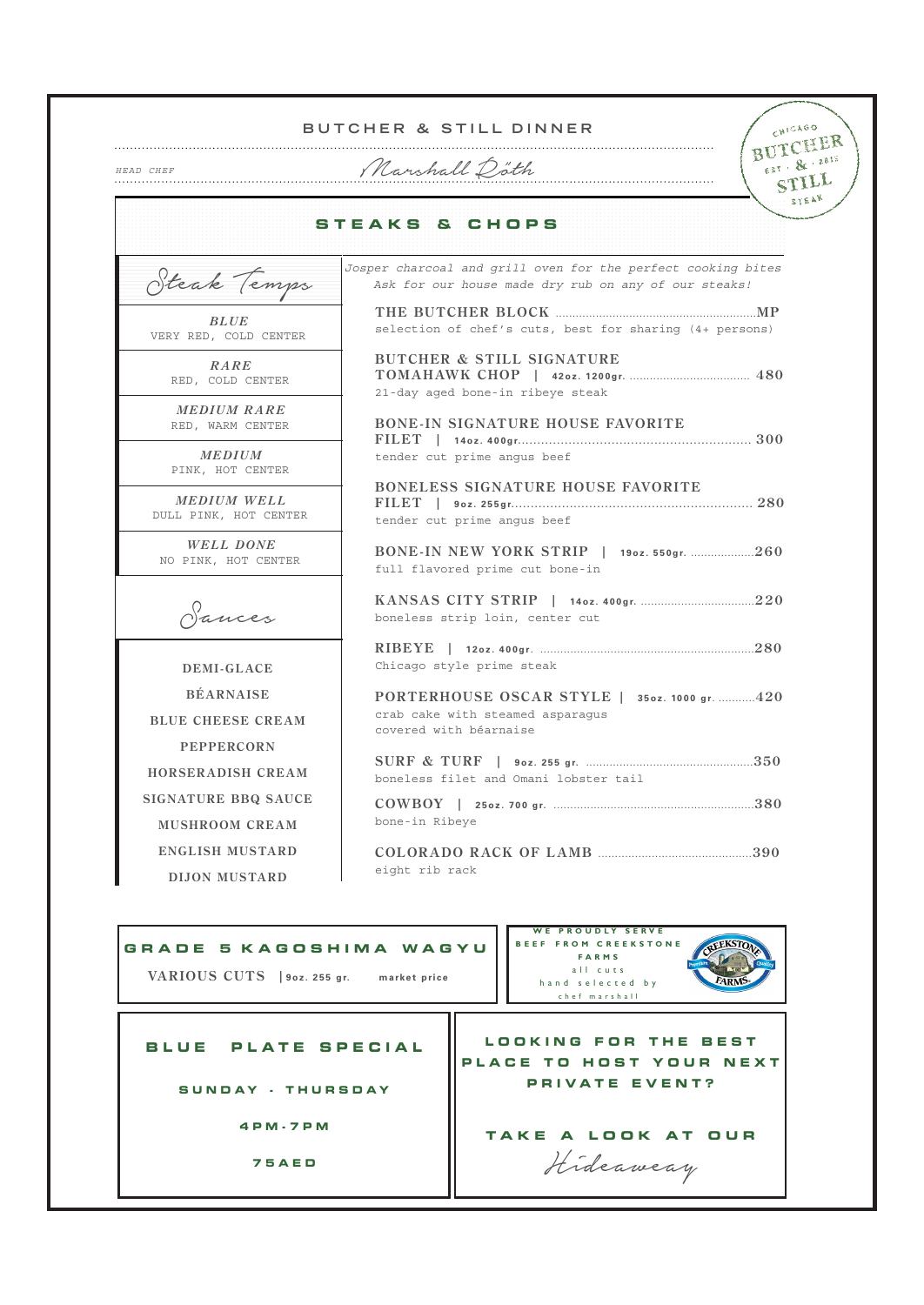#### "TRIBUNE TOWER" CHOCOLATE C AKE

BUTC

*Built in 1925, during the height of Prohibition, the Tribune Tower was built in Chicago with 34 floors of Neo-Gothic archetecture. Our signature Chocolate cake is a tower of 34 layers of delicious cake and ganache, a nod to this iconic building*

**DESSERTS**

**80**

#### CHERRY PIE A LA MODE

french vanilla ice cream **80**

## NEW YORK STYLE CHEESEC AKE fresh berries

**65**

### DOUBLE CRUST APPLE PIE vanilla ice cream, caramel

#### **60**

#### KEY LIME PIE toasted fresh meringue **55**

# ICE CREAM OR SORBET

select varities **20**/scoop

#### FRESH FRUIT

assorted varieties **60**

### COCONUT CAFE COCKTAIL

coconut tequila, espresso, agave, aperol

#### **75**

prices are exclusive of 10% service, 6% tax & 4% tourism fee